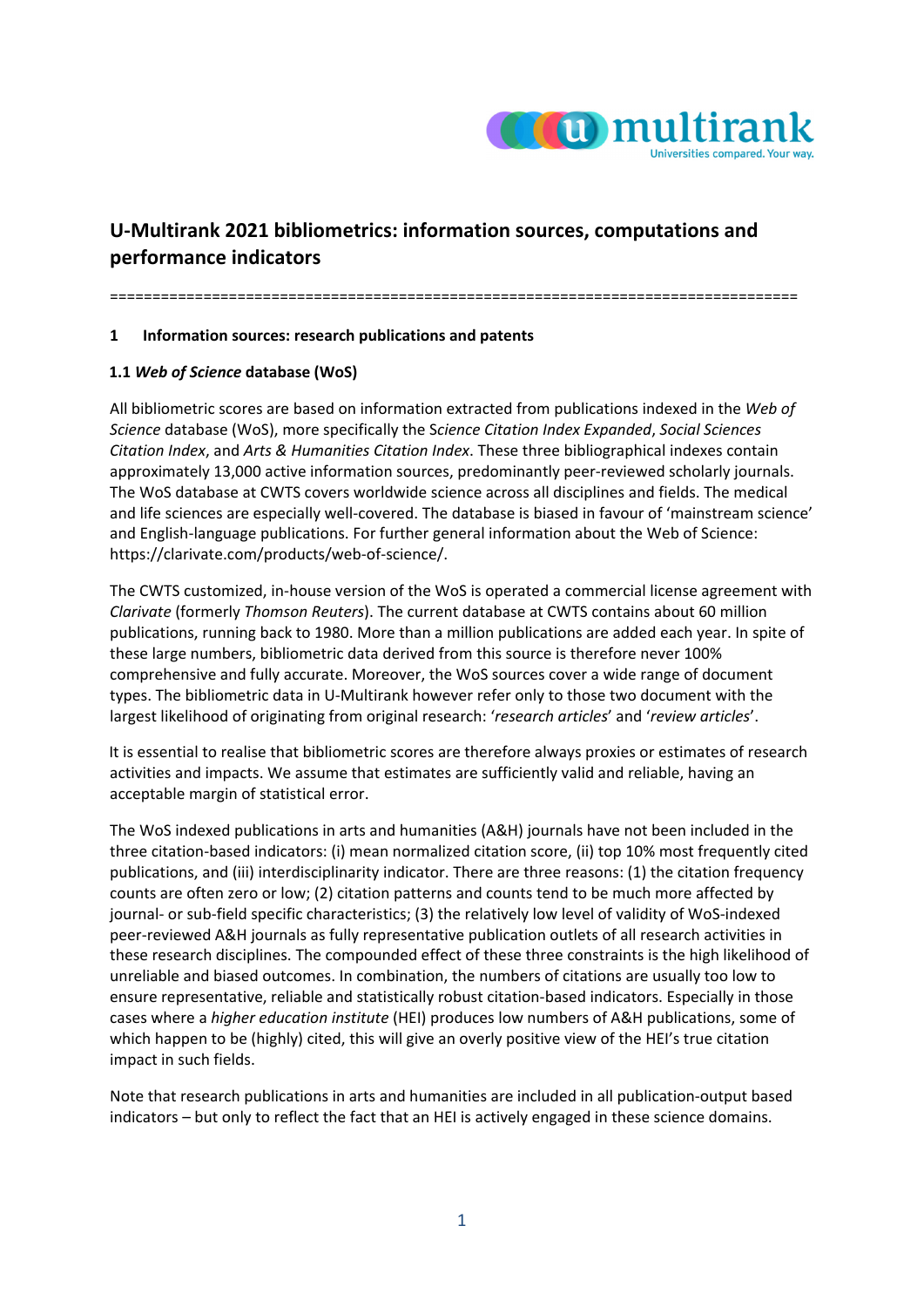### **1.2 WoS fields of science**

Ten of U‐Multiranks's subject fields, introduced in earlier releases, will be updated: (Human) Medicine; Dentistry; Nursing; Pharmacology/Pharmacy; Psychology; and Social Work. In addition, two new subjects field are added: Agriculture; and Veterinary Science.

To generate bibliometric data, each of these fields are delineated by a collection of WoS‐indexed journals. These journal collections are derived from Clarivate's classification system of *Journal Subject Categories* (JSCs). Each WoS‐indexed journal is assigned to one or more JSCs, according to the general (multi‐)disciplinary contents of its publications. There are some 250 JSCs in the current system. Table 1 presents the JSC‐based delineation of each field.

| <b>Subject field</b>  | <b>Journal Subject Category</b>             |
|-----------------------|---------------------------------------------|
| (Humane) Medicine     | Allergy                                     |
|                       | Andrology                                   |
|                       | Anesthesiology                              |
|                       | Audiology & Speech-Language Pathology       |
|                       | Cardiac & Cardiovascular Systems            |
|                       | <b>Clinical Neurology</b>                   |
|                       | <b>Critical Care Medicine</b>               |
|                       | Dentistry, Oral Surgery & Medicine          |
|                       | Dermatology                                 |
|                       | <b>Emergency Medicine</b>                   |
|                       | Endocrinology & Metabolism                  |
|                       | Gastroenterology & Hepatology               |
|                       | Hematology                                  |
|                       | <b>Infectious Diseases</b>                  |
|                       | Medicine, General & Internal                |
|                       | <b>Obstetrics &amp; Gynecology</b>          |
|                       | Oncology                                    |
|                       | Ophthalmology                               |
|                       | Orthopedics                                 |
|                       | Otorhinolaryngology                         |
|                       | Parasitology                                |
|                       | Pathology                                   |
|                       | Pediatrics                                  |
|                       | Peripheral Vascular Disease                 |
|                       | <b>Primary Health Care</b>                  |
|                       | Psychiatry                                  |
|                       | Public, Environmental & Occupational Health |
|                       | <b>Respiratory System</b>                   |
|                       | Rheumatology                                |
|                       | Surgery                                     |
|                       | Transplantation                             |
|                       | <b>Tropical Medicine</b>                    |
|                       | <b>Urology &amp; Nephrology</b>             |
| Dentistry             | Dentistry, Oral Surgery & Medicine          |
| <b>Nursing</b>        | <b>Nursing</b>                              |
| Pharmacology/Pharmacy | Pharmacology & Pharmacy                     |
| Psychology            | Psychology                                  |

### **Table 1. Delineation of subject fields**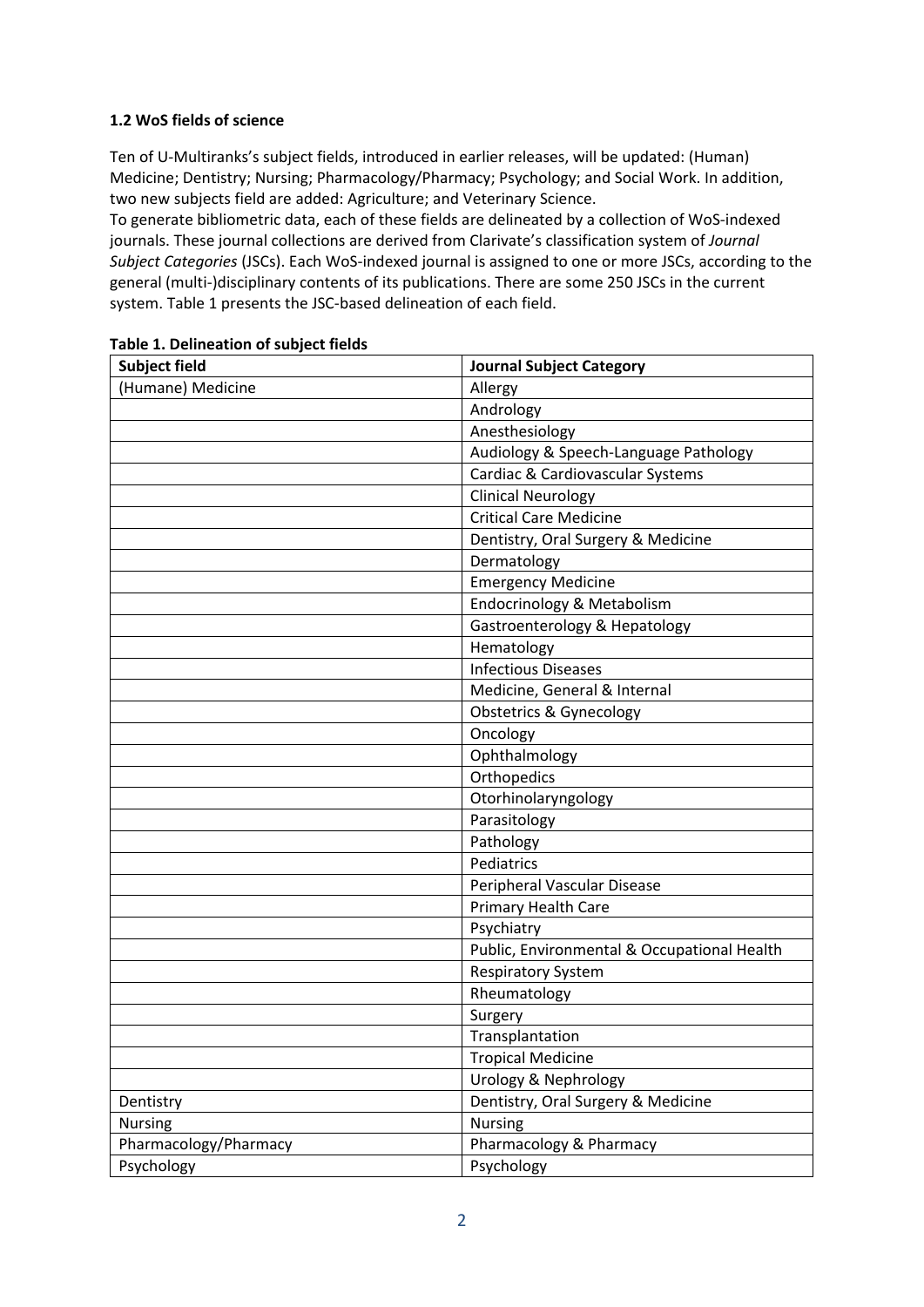| <b>Subject field</b>      | <b>Journal Subject Category</b>     |
|---------------------------|-------------------------------------|
|                           | Psychology, Applied                 |
|                           | Psychology, Biological              |
|                           | Psychology, Clinical                |
|                           | Psychology, Developmental           |
|                           | Psychology, Educational             |
|                           | Psychology, Experimental            |
|                           | Psychology, Mathematical            |
|                           | Psychology, Multidisciplinary       |
|                           | Psychology, Psychoanalysis          |
|                           | Psychology, Social                  |
| Social work               | Social Work                         |
| Agriculture               | Agriculture, Dairy & Animal Science |
|                           | Agriculture, Multidisciplinary      |
|                           | Agronomy                            |
|                           | Horticulture                        |
| <b>Veterinary Science</b> | <b>Veterinary Sciences</b>          |

Please consult the Categories & Collections (Scope Notes) of the Web of Science Core Collection on the website https://mjl.clarivate.com/help‐center for a summary description of each Journal Subject Category.

### **1.3** *PATSTAT* **database**

The *Worldwide Patent Statistical Database* (PATSTAT), produced by the European Patent Office (EPO), contains bibliographical data relating to more than 90 million patent documents from more than 100 leading industrialised and developing countries. CWTS operates an EPO‐licensed version of PATSTAT. The 2021 U-Multirank data on patents and patent citations are derived from the Autumn 2020 version of this CWTS‐PATSTAT database.

Patents are assigned to a HEI by 'patent applicant' (not according the 'patent inventor' information). Each patent is assigned in full to all applicants listed on a patent.

Patent publications usually contain references to other patents and sometimes also to other 'nonpatent' literature sources. A major part of these *non‐patent references* (NPRs) are citations to scholarly publications published in WoS-indexed sources. The NPRs are the so-called 'front page citations'. These citations are mainly provided by the patent applicant(s) or by the patent examiner(s) during the search and examination phases of the patent application process.

The citing patents were clustered by using the 'simple patent family' concept – that is groupings of patent publications containing all equivalent, in legal sense, patent documents. A simple patent family therefore addresses one single 'invention'. Each patent family contains at least one EP patent (published by EPO) or a WO patent (published by WIPO ‐ *World Intellectual Property Organization*), AND at least one patent published by USPTO, the *US Patent and Trademark Office*. All NPRs within each family were de‐duplicated. Each NPR is therefore counted only once per family. The NPRs were matched against the bibliographical records in the WoS. Our current information indicates that the majority of the WoS records are identified.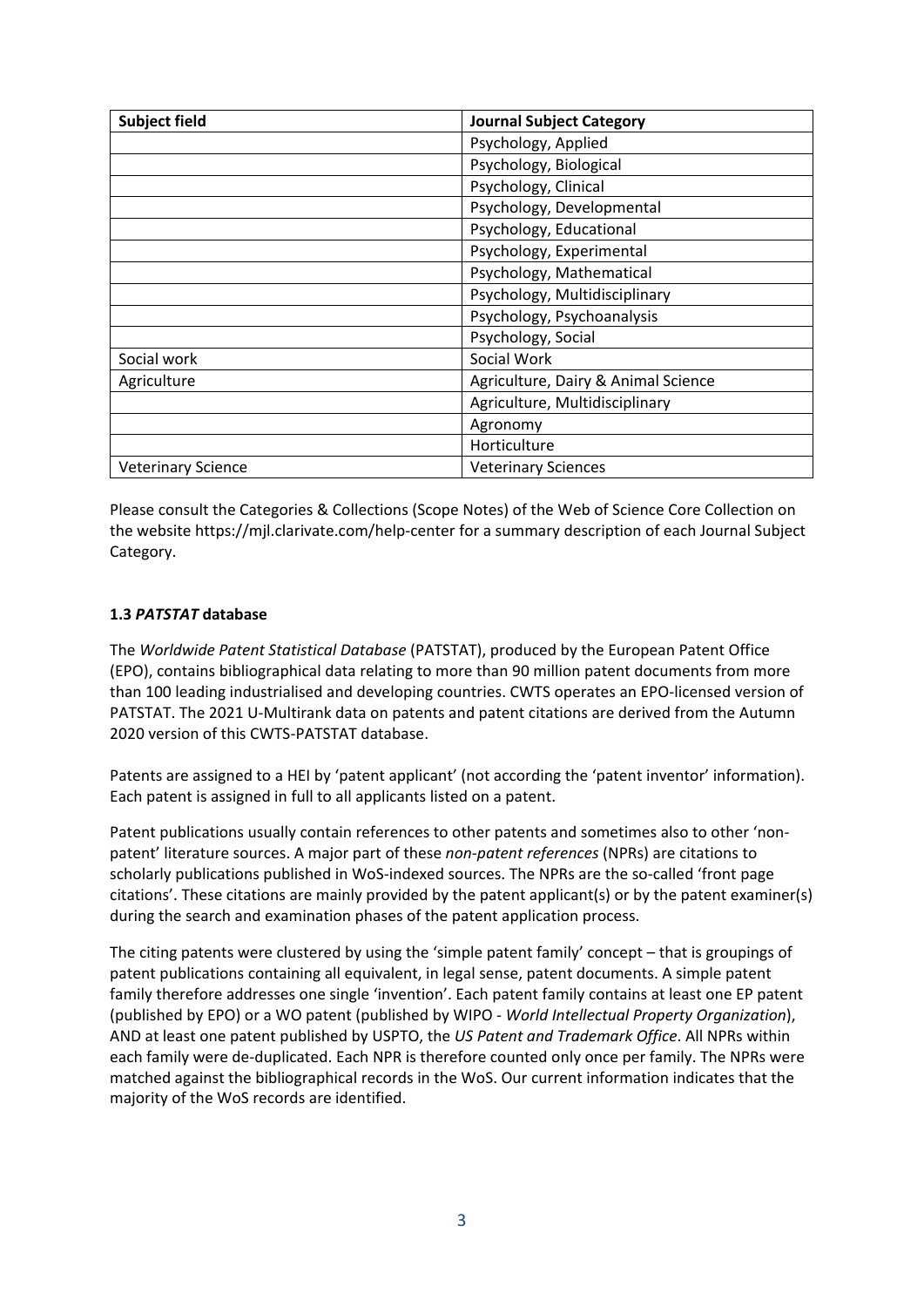### **2 Technical specifications: data collection, computations, definitions and delineations**

#### **2.1 Data preprocessing**

The bibliometric indicators are applied to two groups of higher education institutions: the largest universities that are included in the 2020 edition of the CWTS *Leiden Ranking* (www.leidenranking.com) and all HEIs that registered separately for U‐Multirank.

These latter institutions are identified and delineated by CWTS through processing all available author affiliate address information in the publication. CWTS cleans, harmonizes and augments this source of information. The processing involved a mix of sophisticated pattern recognition software, manual checks and corrections, and extensive usage of a CWTS thesaurus of institutional name variants which includes misspellings, acronyms and truncations. For practical and budgetary reasons, this data cleaning and disambiguation work was done 'top down' by CWTS without consulting the HEIs subjected to this process. Some HEIs provided input to CWTS on frequently occurring name variants of their originations, which was duly and fully processed.

A key challenge in the delineation and definition of each main institution is the handling of publications originating from closely affiliated research institutes and associated hospitals. Among academic systems a wide variety exists in the types of relations maintained by universities with these affiliated institutions. Usually, these relationships are shaped by local regulations and practices and affect the comparability of universities on a global scale. As there is no easy solution for this issue, it is important that producers of university rankings employ a transparent methodology in their treatment of affiliated institutions.

U-Multirank follows the allocation procedure applied by CWTS for its Leiden Ranking, which distinguishes three different types of university‐affiliated institutions: component; joint research facility or organization; associated organization.<sup>1</sup> In the case of components the affiliated institution is actually part of the HEI or so tightly integrated with it or with one of its faculties that the two can be considered as a single entity. The University Medical Centres in the Netherlands are examples of components. All teaching and research tasks in the field of medicine that were traditionally the responsibility of the universities have been delegated to these separate organizations that combine the medical faculties and the university hospitals. Joint research facilities or organizations are the same as components except for the fact that they are administered by more than one organization. The *Brighton & Sussex Medical School*, the joint medical faculty of the *University of Brighton* and the *University of Sussex and, Charité*, the medical school for both the *Humboldt University* and *Freie Universität Berlin* are both examples of this type of affiliated institution. As for associated organizations, the third category, take the case of *Addenbrooke's Hospital* in Cambridge (UK), an organization associated with *Cambridge University.* Publications mentioning only the Addenbrooke's Hospital are not counted as publications from *Cambridge University. Only publications explicitly mentioning the Cambridge University or one of its components are included.* However, as many *Addenbrooke's Hospital* affiliations appear within publications alongside another address referring to Cambridge University, these publications will in fact be attributed to Cambridge University.

Generally, organisational sub‐units that registered for participation in U‐Multirank ‐ such as individual faculties, schools, departments, or research institutes – were excluded from the CWTS bibliometric data collection. Mainly because many of these sub‐units are extremely difficult to delineate from the parent organization because the verification of author address information, and

<sup>1</sup> This paragraph is largely copied from the explanatory text on the *Leiden Ranking* website (accessed on 18‐2‐ 2015).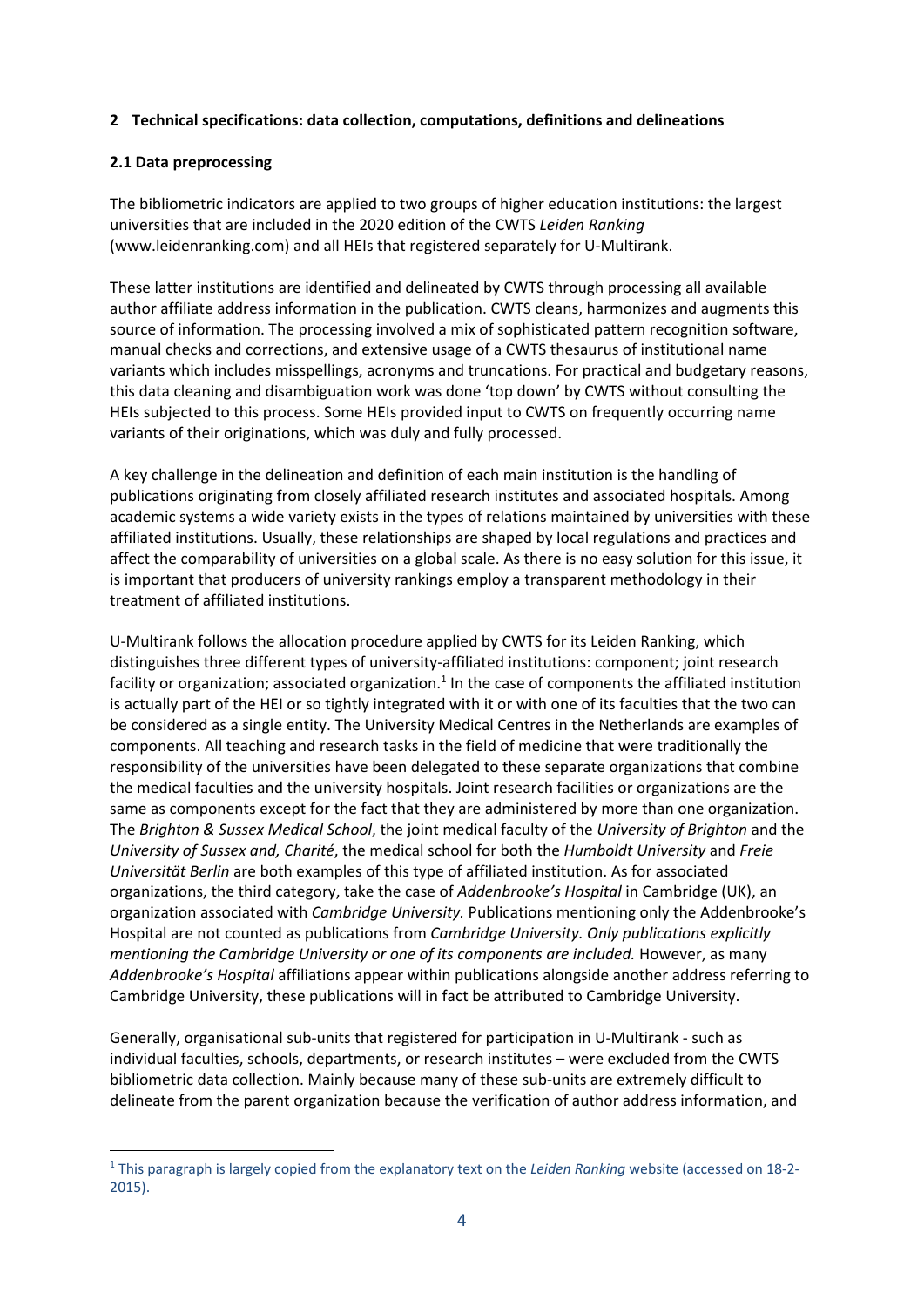additional data collection, requires extensive input and feedback from knowledgeable representatives of the sub-units.

### **2.2 Indicators, metrics and computational issues**

#### **General background**

All the CWTS‐generated bibliometric indicators presented in this section are either fully or partially derived from pre‐existing generally available indicators, or based on prior CWTS ideas or research that occurred outside the U-Multirank project. In some cases the bibliometric scores on these indicators were derived from prior CWTS‐developed data‐processing routines or computational algorithms, or modified/upgraded versions thereof.

The WoS-based bibliometric scores relate to the publication years 2016 up to and including 2019, as a single measurement window, with the exception of the 'Patent citations to research publications' metrics.

### **Leiden Ranking**

The bibliometric indicators in U‐Multirank are closely related to those in the Leiden Ranking. The main difference between both is the fact that the Leiden Ranking is based on WoS‐indexed 'core research publications' in international peer‐reviewed scientific journals. Publications in other WoS‐ indexed sources (national scientific journals, trade journals, and popular magazines) are not included. The same applies to research publications in languages other than English. Also publications in journals that are not well‐connected, in terms of citation links, to other journals are left out. These are mainly, but not exclusively, journals in arts and humanities fields of science.

For a brief explanation of the idea of core publications, see

*http://www.leidenranking.com/information/indicators*. In contrast, U‐Multirank includes all WoS‐ indexed sources and publications (although for some indicators A&H publications are left out – see below).

# **Full counting or fractional counting**

The bibliometric indicators fall into two groups, depending on the counting scheme (fractional or full) and the coverage of the arts and humanities research publications (included or excluded). The following indicators use full counting and include the arts and humanities: Research publication output; International co‐publications; Regional co‐publications; Co‐publications with industrial partners. Three of other indicators exclude arts and humanities publications and use a fractional counting scheme: Interdisciplinary research score; Mean normalized citation score; Frequently cited publications.

Finally, Patent citations to research publications also excludes arts and humanities publications, but it uses full counting. We refer to the publication by Waltman and Van Eck (2015; http://arxiv.org/abs/1501.04431) to justify our use of fractional counting for some of these indicators.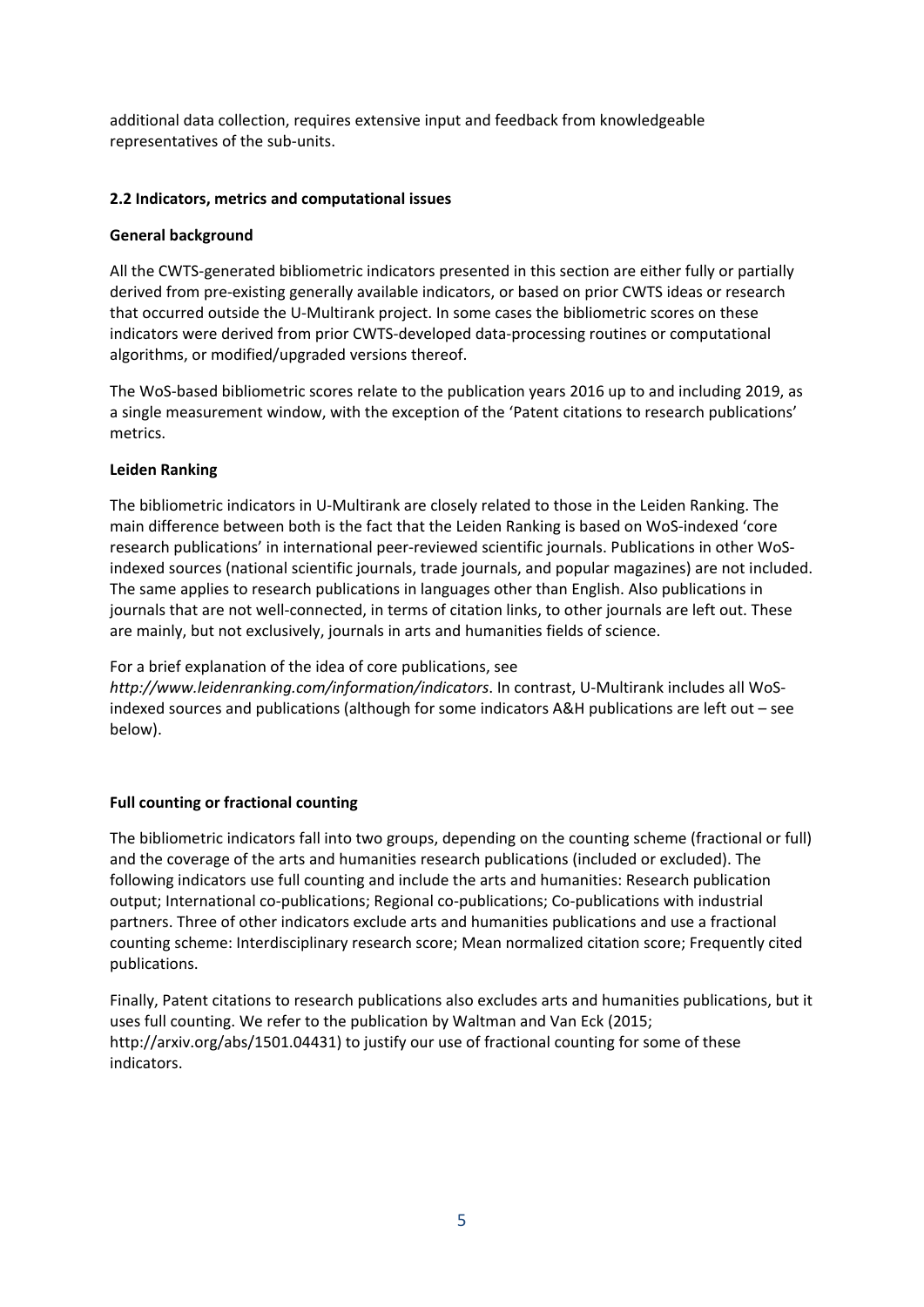#### **Box 1. How fractional counting works**

**Question:** How do you count the following publication in which the University of Graz (Austria) has contributed? The publication lists four authors, with the following affiliations: Author 1:

o University of Graz, Institute of Physics

o Medical University of Graz

Author 2:

o Medical University of Innsbruck

Author 3:

o University of Graz, Institute of Physics

o Joanneum Research

o Business entreprise XY

Author 4:

o BioTechMed‐Graz (a cooperation of the University of Graz. Technical University of Graz and the

Medical University of Graz)

**Answer:** There are four authors each credited for ¼ of the paper which in turn is distributed equally among their affiliations. In that way, the University of Graz gets half the credit (1/8) allocated to the first author as this author is affiliated with two institutions; for the third author the University of Graz is credited with 1/12 as only one affiliation out of three relates to the University of Graz. For the fourth author the University of Graz receives also a credit of 1/12 because the affiliation refers to a cooperation in which the University of Graz is one of three partners. This means that the proportion of the publication assigned to this university amounts to 0.29 (7/24).

# **Applying lower threshold values to publication output frequency counts**

Measurement processes and bibliometric data that are based on low numbers of publications are more likely to suffer from 'small size effects', where small (random) variations in the data might lead to very significant deviations and discrepancies. HEIs with a only few publications in WoS-indexed sources should therefore not be described by WoS-based indicators (alone). To prevent this from happening threshold values were implemented. No bibliometric scores will be computed for the institutional ranking if the institution produced less than 50 WoS-indexed publications during the years 2016‐2019. This count is based on a full counting scheme where each publication is allocated in full to every HEI (at the main institutional level) that is mentioned in the publication's author affiliate addresses.

As explained above some groups of indicators include WoS indexed publications in arts and humanities (A&H) journals and other groups of indicators do not. Therefore it may occur that data is provided for indicators including WoS indexed publications in arts and humanities (A&H) journals while no data is provided for indicators excluding WoS indexed publications in arts and humanities (A&H) journals. Where the institutional ranking relates to all research publication output, irrespective of the field of science, the field‐based rankings relate to specific fields. The list of fields and their delineation in the WoS database is explained in section 1.2. The lower publication output threshold for each field is set at 20 (full counted) WoS‐indexed publications. Both these lower cut‐off points were approved, in December 2013, by U‐Multirank's Advisory Board.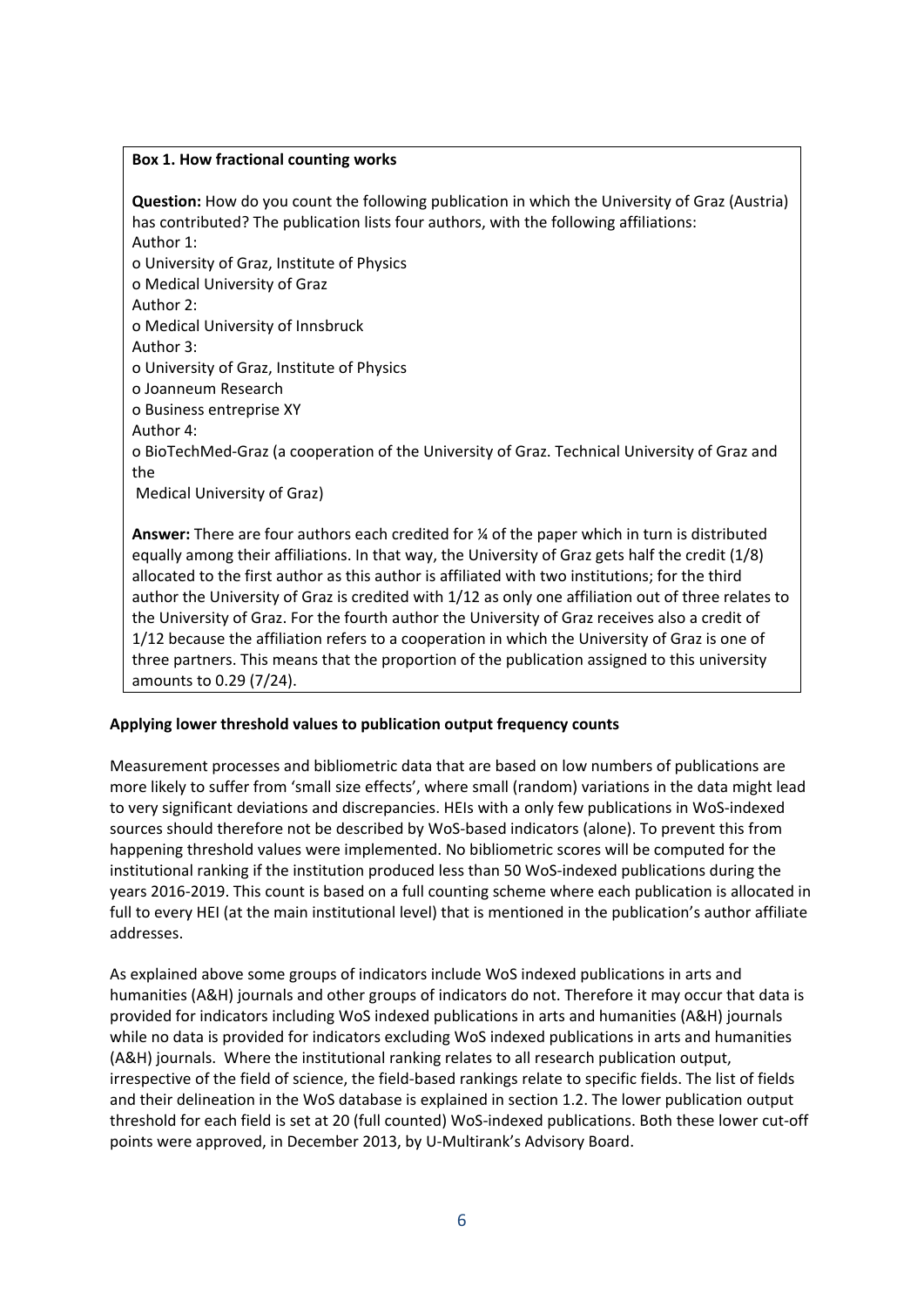Note that an additional threshold applies to the indicator 'Percentage co‐publications with close‐ distance industrial partners', which is only provided in case the HEI has at least 20 co‐publications in collaboration with industrial partners within the specified time‐period.

# **3 Bibliometric indicators**

Each HEI's research profile is represented by a series of measurements. Each metric refers to an indicator that captures a distinctive characteristic of that profile. 'Research publication output' is the key indicator, for which bibliometric data is represented on the U-Multirank website irrespective of the HEI's size or background profile; the abovementioned thresholds do not apply. In all the cases, data availability in U‐Multirank depends on whether or not a HEI's publication output exceeds the respective lower threshold value – at the aggregate level ('all sciences') or at the level of individual subject fields.

### **3.1 Research publication output**

Indicator of: scale research activity and volume of research output Metric: frequency count of research publications Acronym: P

### *Background and technical specification:*

The number of WoS-indexed publications produced by a main institution reflects the magnitude of international-level research activity. The publication frequency count data are based on a whole counting system, where each publication is assigned in full to every main organization mentioned in its author affiliation list. Publication output counts do not necessarily reflect the volume of in‐house research capacity, due to the existence of significant disciplinary differences between publication propensities and the output‐boosting effect of research cooperation with external institutional partners.

#### **3.2 Interdisciplinary research score**

Indicator of: knowledge usage from different scientific disciplines in research activities Metric: share of publications within the field's top 10% publications with the highest interdisciplinarity scores

Acronym: pp\_interdisciplinary

# *Background and technical specification:*

The frontiers of science are often at the edge of disciplines – those dynamic domains of crossfertilization where insights, ideas and information from other disciplines lead to new understanding and scientific breakthroughs. The term 'interdisciplinarity' is used to capture this feature of a HEI's research profile. Our measure of the average interdisciplinarity of the publications of an institution aims to capture the diversity in the knowledge sources of publications. The interdisciplinarity score of a single publication is determined based on the references ('citations') within that publication to other WoS‐indexed publications. The more a publication refers to publications belonging to different fields of science, and the larger the cognitive distance between these fields, the higher the interdisciplinary score of that publication will be. More precisely, the interdisciplinarity score of a publication equals the average, calculated over all pairs of cited publications, of the distance between the fields to which the cited publications belong.

The distance between two fields is determined based on citation relationships between fields. The more two fields cite to the same fields (as calculated using the so-called cosine measure), the smaller the cognitive distance between the two fields. After the interdisciplinarity scores of all publications in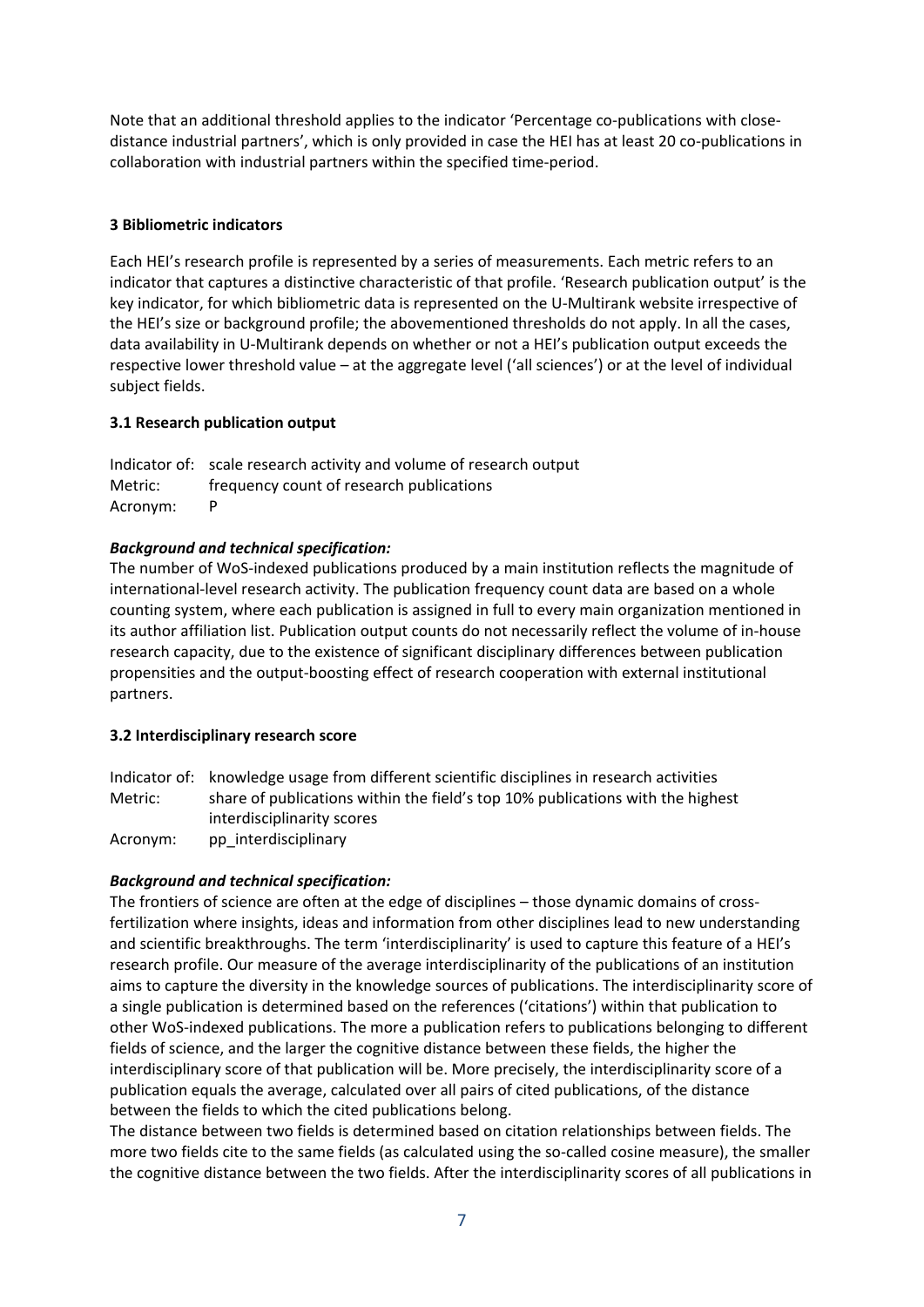*Web of Science* database in the period of analysis have been calculated, we refer to the top 10% research publications with the highest interdisciplinarity score are as 'highly interdisciplinary' publications. The results of our sensitivity analyses indicates that the ranking is relatively insensitive *to* the choice of the percentage that are classified as interdisciplinary; choice of the percentage that is classified as interdisciplinary (either 10% or another percentile). In order to obtain the interdisciplinarity score of an institution, its proportion of interdisciplinary publications is calculated across all fields of science collectively. Mathematically, the interdisciplinarity score of an individual publication can be written as:

$$
I^{\text{pub}} = \frac{1}{m^2} \sum_{i,j} d_{ij}
$$

where *m* denotes the number of references in the publication to other WoS-indexed publications and where *dij* denotes the distance between the field of reference *i* and the field of reference *j*. The distance *dij* equals 0 if reference *i* and reference *j* are in the same field. The maximum possible value of  $d_{ii}$  is 1. The interdisciplinarity score of an institution equals the proportion of the publications of the institution that are regarded as highly interdisciplinary, or in other words, the proportion of the publications of the institution that belong to the top 10% publications with the highest interdisciplinarity score in their field per year. In mathematical terms, this can be written as

$$
I^{\text{inst}} = \frac{1}{n} \sum_{k} # (I_k^{\text{pub}} \ge I_{\text{threshold}}^{\text{pub}})
$$

where *n* denotes the number of publications of the institution,  $I_{k}^{\text{pub}}$  denotes the interdisciplinarity score of publication *k*, and *I*<sub>threshold</sub> denotes the minimal interdisciplinarity score a publication must have in order to belong to the top 10% publications with the highest interdisciplinarity score. We refer to Porter and Rafols  $(2009)^2$  for a further discussion of the above approach for measuring interdisciplinarity, in particular the approach for calculating the interdisciplinarity score of an individual publication. This publication also explains in detail how the distance between two fields can be calculated using the cosine formula.

#### **3.3 Percentage international co‐publications**

Indicator of: research cooperation with institutional partners in other countries Metric: share of research publications with at least one author affiliate address located in another country

Acronym: pp\_int\_collab

#### *Background and technical specification:*

The percentage of the publications, within a HEI's research publication output, with one or more co‐ authors publishing with an affiliate address in another country. Each international co-publication is assigned in full to all main organizations listed in those addresses. These co-publication counts are slightly affected by (temporarily employed) researchers with one or more appointments abroad. The international co-publication propensity is discipline-specific; it is relatively high in the natural sciences; relatively low in the social sciences, and extremely low in the arts and humanities fields.

#### **3.4 Percentage regional co‐publications**

Indicator of: research cooperation with institutional partners in the local region

<sup>2</sup> Porter, A.L., & Rafols, I. (2009). Is science becoming more interdisciplinary? Measuring and mapping six research fields over time. Scientometrics, 81(3), 719–745.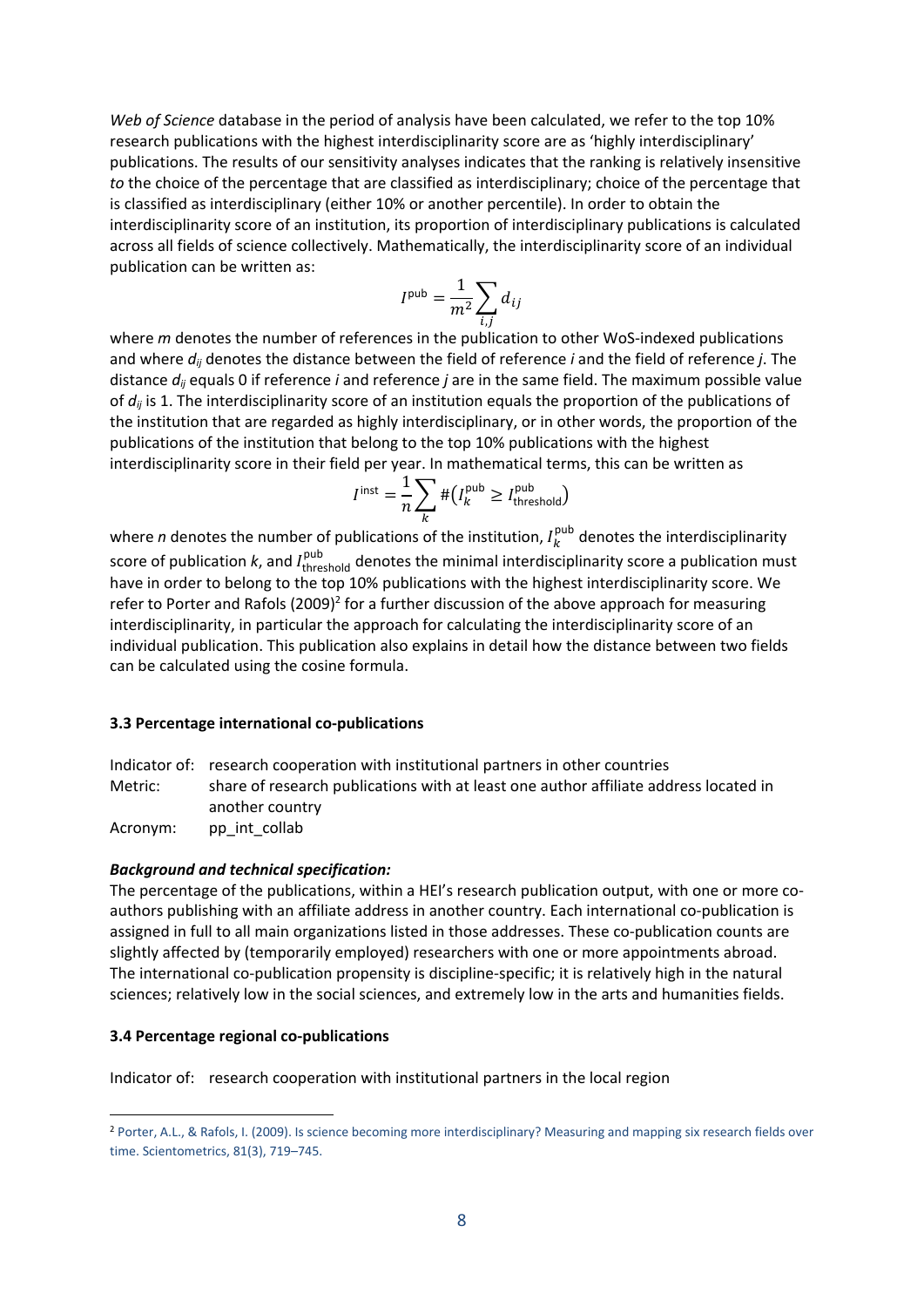Metric: share of publications with two or more author addresses located within a 50 kilometer radius of the HEI

Acronym: pp\_short\_dist\_collab

# *Background and technical specification:*

This indicator captures the extent to which HEIs collaborate and co‐publish with external institutional research partners located at close proximity. The metric is defined in terms of physical distance (measured in kilometers) between the HEI and its partner. The local 'region' is defined as a 50 km radius around the city center of the HEI's main location.

A publication is considered to represent a short distance collaboration for a particular HEI if, apart from the address of this institution, at least one other address is mentioned in the address list of the publication and if this other address is within 50 km of the address of the HEI of interest.

# **3.5 Percentage co‐publications with industrial partners**

Indicator of: research cooperation with R&D-active business enterprises Metric: share of publications with at least one author affiliate address referring to a for-profit business company Acronym: pp\_collab\_industry

# *Background and technical specification:*

This indicator represents the percentage of an institution's research publications that were co‐ authored by R&D staff employed in 'industry' (delineated as for‐profit business enterprises, but excluding private‐sector HEIs and all hospitals or medical clinics). Most of the enterprises therefore operate in manufacturing industries. The share of co‐publications with industry is discipline‐specific and depends on the type of HEI; it is relatively high in industry-relevant fields within the engineering sciences and life sciences, and among universities of technology.

It is important to note that this indicator may also comprise of cases where staff have (temporary or permanent) dual appointments of affiliations both within a HEI and a business companies, or where former PhD students, recently employed by industry, still publish about their academic work under their previous HEI address.

# **3.6 Percentage co‐publications with close‐distance industrial partners**

Indicator of: research cooperation with local R&D-active business enterprises Metric: share of co-publications with industrial partners that involves at least one firm located within a 50 km range of the HEI's city center Acronym: pp\_collab\_industry\_50km

# *Background and technical specification:*

This is a new performance indicator on research collaboration, introduced in the 2019 release of U‐ Multirank. It is a mix of 'Percentage co‐publications with industrial partners' and 'Percentage regional co‐publications'. This add‐on captures the degree to which a HEI has successfully cooperated with industrial partners that are located within a 50 kilometer radius around the HEI's city centre. The distances of these co‐publications are estimated by measuring the distance between the cities of the affiliated universities and industrial partners.

This indicator has a lower‐threshold at 20 university‐industry co‐publications for inclusion. This lower bound threshold was set for both the 'all fields' aggregated category, and each individual field that we delineated. This was set in order to prevent 'small‐sample size' effects that were particularly notable for this indicator (for example, without this threshold, if a HEI published a single university‐ industry co-publication and this was with an industry within 50km, this indicator would be 100%).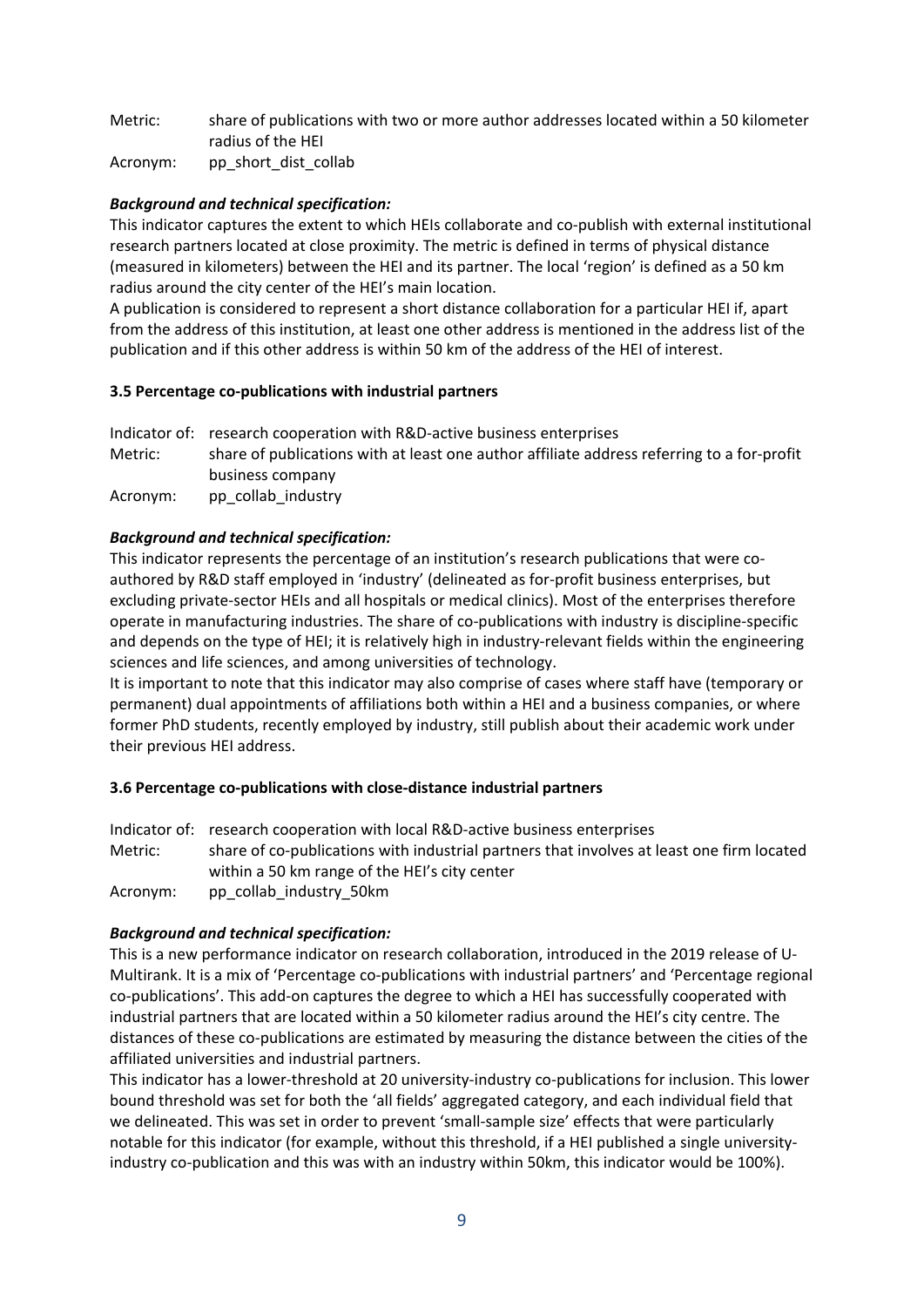A high score on this indicator – represented as a share of the total number co‐publications with industrial partners ‐ is a proxy of a HEI's engagement with local or regional R&D‐active business sectors. A good example of the local-engagement that this indicator is intended to illustrate is that of Cambridge University (United Kingdom), which co‐published 28% of its 2 765 university‐industry co‐ publications (UICs) with local industry.

# **3.7 Percentage of gold open access publications**

|          | Indicator of: the degree to which an institution has adopted open access publishing practices |
|----------|-----------------------------------------------------------------------------------------------|
| Metric:  | share of publications published in an open access journal                                     |
| Acronym: | pp oa gold                                                                                    |

# *Background and technical specification:*

This indicator represents the percentage of an institution's research publications that were published in open access journals. These are labeled as 'gold' open access publications and are distinct from several other categories of open access publications. The open access status of a publication is determined based on Unpaywall data.

# **3.8 Mean normalized citation score**

Indicator of: international scientific impact Metric: average citation impact of research publications corrected for field‐specific characteristics worldwide

Acronym: mncs

# *Background and technical specification:*

The absolute number of citations received by a publication is often highly dependent on the field of science, the topic of the publication, and sometimes even the source in which it was published. Proper citation counting needs to take this into account, in order to compare across research domains and different types of HEIs. The average number of citations, from other Web of Science indexed publications, to a HEI's publication output, normalized at the global level for the field and the year in which each publication appeared.

This normalization aims to correct for differences in citation characteristics between publications from different fields and different years.

Citations are counted up to and including the fourth quarter of 2020, where author self‐citations are ignored in the computations.

The fields we use for normalization are identical to the *Leiden Ranking* methodology

(www.leidenranking.com) which are based on clusters of interlinked research publications.

We adopt a fractionated counts in the citation analysis, where a cited publication is allocated to an HEI in proportion to the number of authors mentioning this organization in their affiliate addresses.

# **3.9 Percentage top cited publications**

Indicator of: high‐level international scientific impact

Metric: share of research publications within the top 10% most highly cited of their field worldwide

Acronym: pp\_top10%

# *Background and specification:*

Citation distributions are highly skewed – the top 10% most highly publication collect on average some 50‐60% of all citations worldwide. This indicator captures the share of a HEI's publication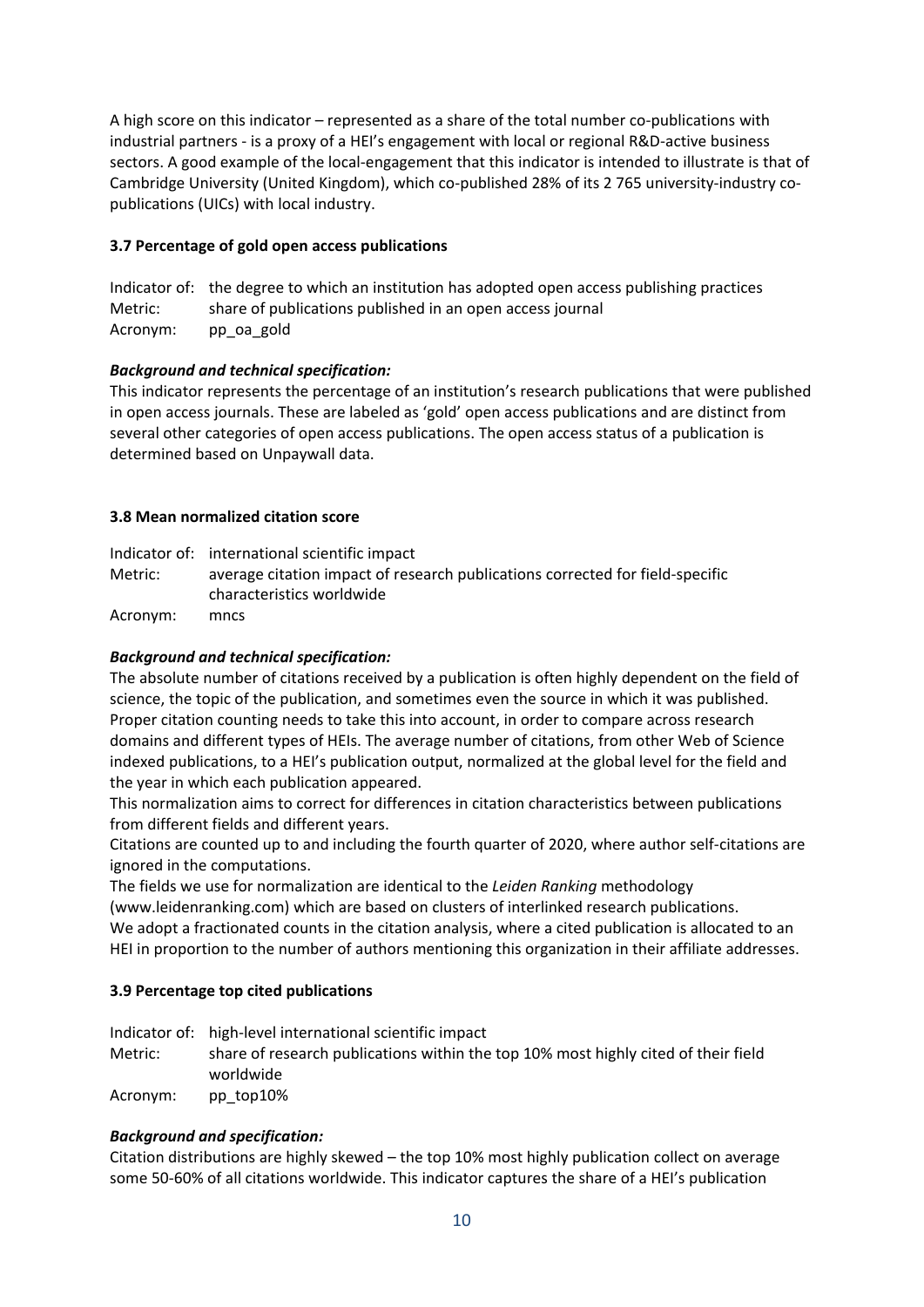output that belongs to the top 10% most frequently cited per field worldwide. This measure is occasionally introduced as an indicator of 'international research excellence': HEIs with well over 10% of their publications in this top percentile are among the top research institutes worldwide. Very highly cited publications are very often internationally co-authored publications. Citations are counted up to and including the fourth quarter of 2020, where author self‐citations are ignored in the computation. Similarly to the Mean normalized citation score (see above), the citation counts are based on a fractional counting scheme.

### **3.10 Patents awarded**

Indicator of: knowledge transfer and technological development Metric: number of patents awarded to a HEI as an applicant Acronym: granted\_patents

### *Background and technical specification:*

This indicator refers to the number of patents awarded to a HEI. The same patent may also mention one or more other applicants. The number of patents is an established measure of technology transfer, as it indicates the degree to which inventions produced by the HEI may be transferred to economic actors for further industrial / commercial development. The number of patents is one of the indicators reflecting the HEI's *potential* transfer of knowledge with commercial application. However, the existence of patents it is not equivalent to actual knowledge transfer. Additional information, for instance on patent licenses, is required to determine whether the knowledge disclosed in a patent document has actually flowed and has been used by actors outside academia. The indicator on the number of patents awarded has been calculated for each HEI considering the number of patents granted at the US patent office (USPTO) and/or the European Patent Office (EPO) for patents applied between 2010 and 2019. Frequently, the same invention is protected in more than one patent office (e.g. USPTO and EPO); therefore in order to avoid double counting we rely on the INPADOC patent families so that the number of patents equals to the number of INPADOC patent families with at least one granted patent at the USPTO and/or the EPO. Many HEIs apply for their patents under the name of specific units created to manage intellectual

property rights and the transfer of technology. All known technology transfer units, to the best of our knowledge, have been included in our patent count. However, it is possible that we are not aware of all the possible names under which the patents have been applied for; hence in some cases this indicator may underrepresent the actual number of HEI‐produced patents.

#### **3.11 Industry co‐patents**

Indicator of: knowledge transfer, collaboration with industry, and technological development Metric: humber of patents co-awarded to a HEI and a business enterprise Acronym: granted\_patents\_collab\_ind

#### *Background and technical specification:*

This indicator refers to the number of patents awarded to a HEI and (at least one) business enterprise, both being mentioned as applicants on the same patent. Inventions protected by patents might be developed by universities alone but also in collaboration with other partners, notably for‐ profit business enterprises ('industry'). These patents reflect a close interaction between the HEI and industry which, in principle, takes place at an early stage of the development of the invention of which the intellectual property is protected by the patent.

The methodology to identify these patents is similar to the above indicator on 'Patents awarded'.